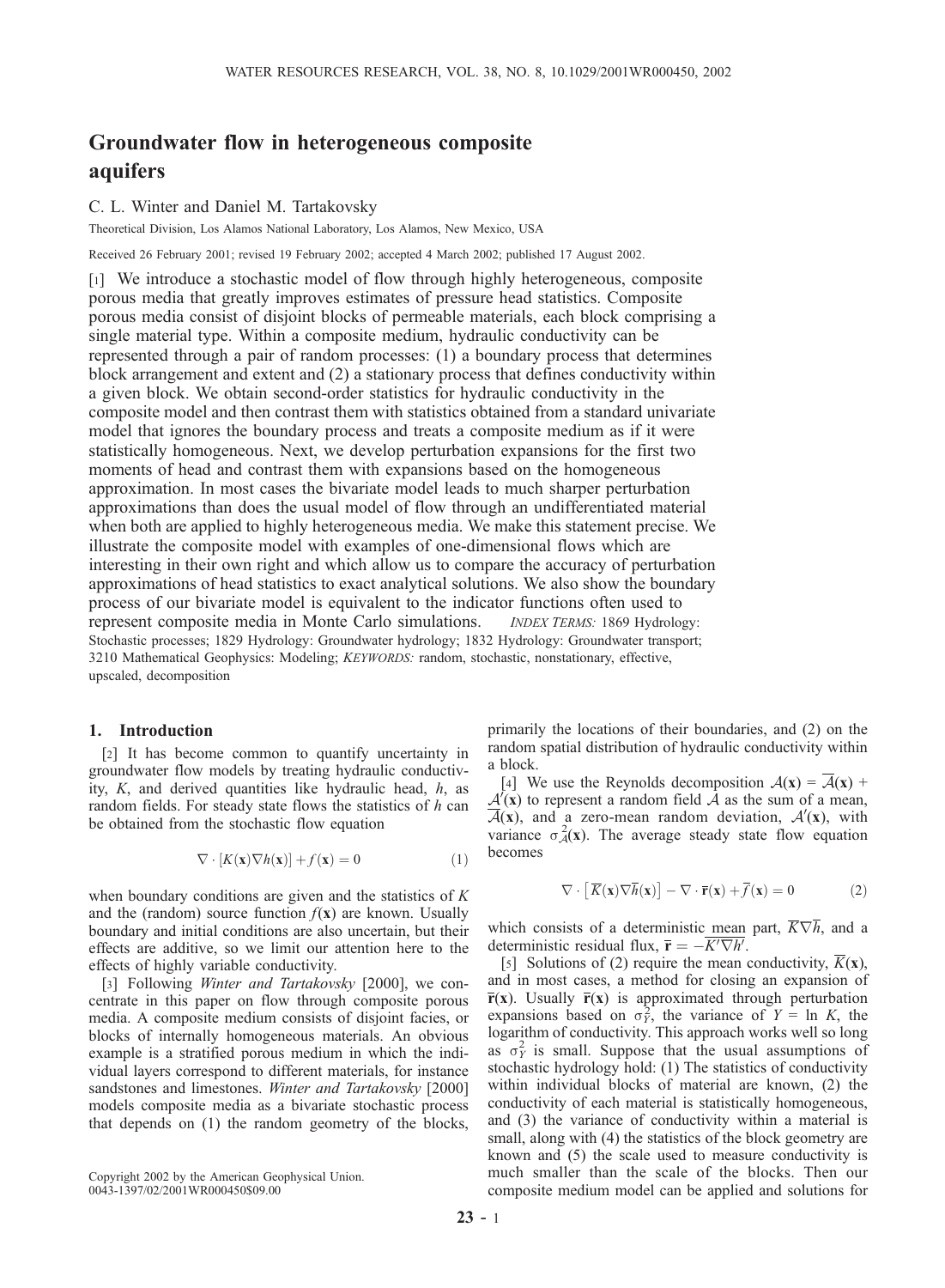$h(x)$  can be sharpened by developing expressions for  $K(x)$ and  $\overline{\mathbf{r}}(\mathbf{x})$  that reflect heterogeneity at the larger, across-block scale. Additionally, we can approximate  $\sigma_h^2(\mathbf{x})$  and thus obtain reasonably tight bounds on  $h(\mathbf{x})$ .

[6] A considerable literature has grown up that analyzes Darcy flows in statistically homogeneous media [Shvidler, 1964; Dagan, 1989; Gelhar, 1993; Dagan and Neuman, 1997]. It has wide utility because many applications of Darcy's Law deal with horizontal flow in a single layer of a stratified medium and there it is reasonable to assume that  $\sigma_Y^2$  is small. The case is different at larger scales where conductivity statistics are affected by variations among blocks of various materials. In particular, McMillan and Gutjahr [1986] and Desbarats and Bachu [1994] found that vertical correlation scales of hydraulic conductivity are meaningless for many stratified aquifers, while Gómez-Hernández and Wen [1998] questioned the multi-Gaussian nature of conductivity fields in fractured geologic environments.

[7] One approach for dealing with composite media is to superimpose a deterministic trend on a homogeneous random field of (log) hydraulic conductivity [Neuman and Jacobsen, 1984; Rajaram and McLaughlin, 1990; Indelman and Rubin, 1995]. While this approach incorporates some information about the geological structure of a medium, it has important disadvantages. First, it assumes a homogeneous correlation structure throughout a composite medium. Consequently, it becomes necessary to assume that the conductivity variances in different geological blocks are the same (a dubious assumption) and correlations between points in one block are the same as correlations between points in different blocks (a very dubious assumption). Secondly, this approach does not provide a means for quantifying structural uncertainty of the medium.

[8] Another approach to describing hydraulic conductivity in composite media is to represent conductivity as a multi-component random field, but without regard to the material membership of specific points. Rubin and Journel [1991] used indicator functions to simulate multi-modal distributions of random conductivity fields. Desbarats [1987, 1990] numerically analyzed flow and transport in log conductivity fields with bimodal distributions. Rubin [1995] derived an analytical expression for the effective conductivity of bimodal formations. Although superficially similar to the model proposed by *Winter and Tartakovsky* [2000] and analyzed here, multi-modal models differ from the composite model in several important respects. In particular, they do not use geometrical information about the arrangement of blocks. Instead, these models lump observations of conductivity together and then estimate statistics as if the medium were homogeneous. In most cases such an approach leads to very coarse estimates of  $\overline{K}(x)$ , values of  $\sigma_Y^2$  that are large, and hence expansions for  $\overline{r}(x)$  that are inaccurate. Since they result in constant mean conductivity and variance, we refer to such models as homogeneous approximations.

[9] Winter and Tartakovsky [2000] discusses mean flow in composite porous media. We extend that analysis in several directions. In section 2 we derive second order statistics and densities for  $K(x)$  in composite media. Then we are in a position to compare the homogeneous approximation to the composite medium model in section 3. Winter and Tartakovsky [2000] points out that the homogeneous approximation can lead to artificially high variances of log conductivity. We derive the results on which that conclusion is based and also give precise criteria for when one model is to be preferred to another. We develop perturbation approximations in section 4 and are able thereby to justify the claim of Winter and Tartakovsky [2000] that the composite medium model leads to sharper perturbation expansions than other models, specifically the homogeneous approximation. Equally important, we also determine the variance of h in section 4. We illustrate the composite medium model with a one-dimensional example in section 5. Since we can obtain an analytic solution in this case, we can evaluate the accuracy of perturbation approximations. Winter et al. [2002] give numerous examples of flows through higher dimensional composite media. We examine the relationship between the random boundary representation and indicator probabilities in Appendix A. Since our Green's Function solutions for the first two moment of h require integration over the random boundary process which much of our theory is based on, it is important to see their equivalence.

## 2. Statistics of Composite Media

[10] In general, a porous medium contains units of many types of material. In the composite model, units are disjoint blocks and each unit is itself a statistically homogeneous medium of specific material type  $M_i$ . We follow Winter and Tartakovsky [2000] and consider porous media composed of only two types of material  $(M_1 \text{ and } M_2)$  for the moment. Extensions to multiple materials are obvious, and we give them at the end of this section. A point, x, of the medium lies in  $M_1$  with probability  $P[x \in M_1] = P_1(x)$  and in material  $M_2$ with probability  $P[\mathbf{x} \in M_2] = 1 - P[\mathbf{x} \in M_1] = P_2(\mathbf{x})$ . As noted, Winter and Tartakovsky [2000] supposes that the random field K has homogeneous densities  $p_i(k(x))$ ,  $p_i(k(x))$ ,  $k(y)$ ,... within the units  $i = 1, 2$ . Usually, but not necessarily,  $p<sub>i</sub>(k)$  is log-normal. The discussion in this section does not require small  $\sigma_{Y_i}^2$ , although perturbation approximations of heads will be much more robust when the  $\sigma_{Y_i}^2$  are small.

[11] Since the conductivity density,  $p(k)$ , is the marginal over M of  $p(k, M) = p(k|M)P_M(\mathbf{x}) = p_M(k)P[\mathbf{x} \in M]$ , Winter and Tartakovsky [2000] easily shows that for any point x,

$$
p(k) = P_1(\mathbf{x})p_1(k) + P_2(\mathbf{x})p_2(k)
$$
 (3)

is the location-dependent mixture of the within-unit densities,  $p_1$  and  $p_2$ , where the weighting function is the probability of block membership. When the point x is deep within block *i* (far from the corresponding boundaries),  $P_i \approx$ 1 and  $p(k) \approx p_i(k)$ . As x approaches a boundary between the materials,  $p(k)$  approaches the average of  $p_1$  and  $p_2$ .

[12] The joint distribution  $p(k(\mathbf{x}), k(\mathbf{y})) \equiv p(k_x, k_y)$  is also easy to derive. Using  $P_{ij}(\mathbf{x}, \mathbf{y}) = P[\mathbf{x} \in M_i, \mathbf{y} \in M_j]$  and  $p_{ij}(k_x, k_y) = p(k_x, k_y | \mathbf{x} \in M_i, \mathbf{y} \in M_j)$  to simplify the notation,

$$
p(k(\mathbf{x}), k(\mathbf{y})) = P_{11}(\mathbf{x}, \mathbf{y})p_{11}(k_x, k_y) + P_{12}(\mathbf{x}, \mathbf{y})p_1(k_x)p_2(k_y) + P_{21}(\mathbf{x}, \mathbf{y})p_2(k_x)p_1(k_y) + P_{22}(\mathbf{x}, \mathbf{y})p_{22}(k_x, k_y)
$$
\n(4)

if we make the reasonable physical assumption that  $K(\mathbf{x})$ and  $K(y)$  are independent when x and y are in different materials, i.e.,  $p_{ij}(k_x, k_y) = p_i(k_x)p_j(k_y)$ . Higher order densities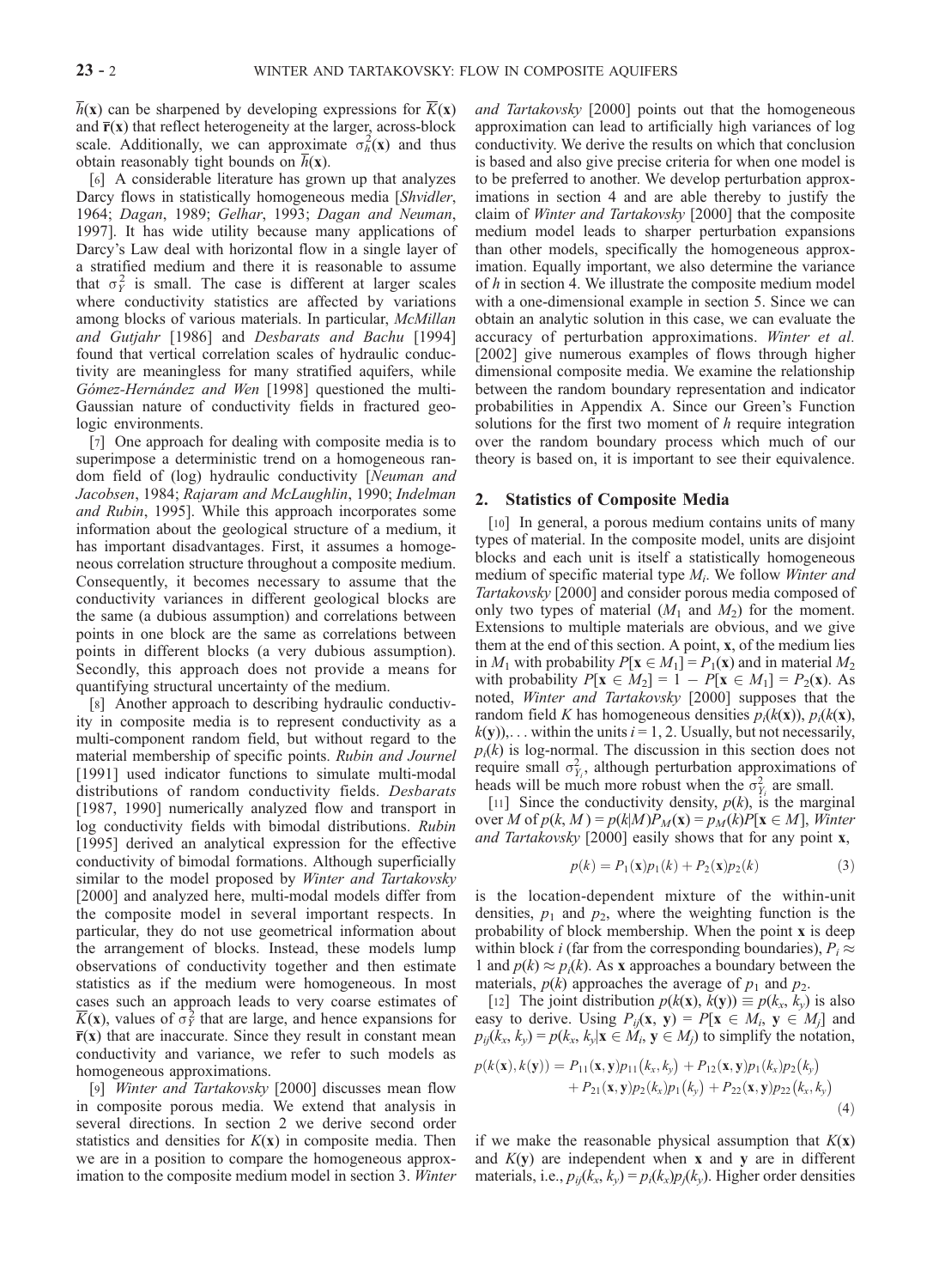can be similarly derived, but are not needed in the remainder of our discussion.

[13] Let the constants,  $\overline{K}_i$  and  $\sigma_i$ , be the mean and standard deviation respectively of conductivity in material j. It follows from (3) and elementary properties of mixtures that the ensemble average of  $K(x)$  is a weighted sum of means in the two material types [Winter and Tartakovsky, 2000],

$$
\overline{K}(\mathbf{x}) = P_1(\mathbf{x})\overline{K}_1 + P_2(\mathbf{x})\overline{K}_2.
$$
 (5)

Since the weights depend on the location, x, it is clear that  $\overline{K}$ is not constant. Of course,  $\overline{K}(\mathbf{x}) \approx \overline{K}_i$  when x is deep in  $M_i$ .

[14] The ensemble variance,

$$
\sigma_K^2(\mathbf{x}) = P_1(\mathbf{x})\sigma_1^2 + P_2(\mathbf{x})\sigma_2^2 + P_1(\mathbf{x})P_2(\mathbf{x})\left(\overline{K}_1 - \overline{K}_2\right)^2, \quad (6)
$$

is small far from a boundary (where either  $P_1 \approx 1$  or  $P_2 \approx 1$ ) so long as  $\sigma_{max} = \max(\sigma_1, \sigma_2)$  is small; but its magnitude near a boundary depends on  $(\overline{K}_1 - \overline{K}_2)^2$  and can become quite large.

[15] Given conductivity covariance  $C_i(\rho)$  within the material  $M_i$ , it is easy to show that the covariance of conductivities  $K(x)$  and  $K(y)$  separated by a distance  $\rho = ||x - y||$  is

$$
C_K(\mathbf{x}, \mathbf{y}) = P_{11}(\mathbf{x}, \mathbf{y}) C_1(\rho) + P_{22}(\mathbf{x}, \mathbf{y}) C_2(\rho) + [P_{11}(\mathbf{x}, \mathbf{y}) - P_1(\mathbf{x}) P_1(\mathbf{y})] \overline{K}_1^2 + [P_{22}(\mathbf{x}, \mathbf{y}) - P_2(\mathbf{x}) P_2(\mathbf{y})] \overline{K}_2^2
$$
  
+ 
$$
[P_{12}(\mathbf{x}, \mathbf{y}) + P_{21}(\mathbf{x}, \mathbf{y}) - P_1(\mathbf{x}) P_2(\mathbf{y}) - P_2(\mathbf{x}) P_1(\mathbf{y})] \overline{K}_1 \overline{K}_2.
$$
 (7)

Clearly (7) reduces to  $\sigma_K^2(\mathbf{x})$  when  $\mathbf{x} = \mathbf{y}$ . Also,  $C_K(\mathbf{x}, \mathbf{y}) = 0$ when  $||x - y||$  is large enough that  $K(x)$  and  $K(y)$  are effectively independent.

[16] Formulae for geological formations consisting of multiple facies,  $M = 1, \ldots, n$  are analogous,

$$
p(k) = \sum_{i=1}^{n} p_i(k) P_i(\mathbf{x}), \qquad (8)
$$

$$
\overline{K}(\mathbf{x}) = \sum_{i=1}^{n} P_i(\mathbf{x}) \overline{K}_i, \qquad (9)
$$

$$
\sigma_K^2(\mathbf{x}) = \sum_{i=1}^n P_i(\mathbf{x}) \sigma_i^2 + \sum_{i=1}^n \sum_{j>i}^n P_i(\mathbf{x}) P_j(\mathbf{x}) \left(\overline{K}_i - \overline{K}_j\right)^2, \quad (10)
$$

and

$$
C_K(\mathbf{x}, \mathbf{y}) = \sum_{i=1}^n P_{ii}(\mathbf{x}, \mathbf{y}) C_i(\rho) + \sum_{i=1}^n \left[ P_{ii}(\mathbf{x}, \mathbf{y}) - P_i(\mathbf{x}) P_i(\mathbf{y}) \right] \overline{K}_i^2
$$
  
+ 
$$
\sum_{i=1}^n \sum_{j>i}^n \left[ P_{ij}(\mathbf{x}, \mathbf{y}) + P_{ji}(\mathbf{x}, \mathbf{y}) - P_i(\mathbf{x}) P_j(\mathbf{y}) \right]
$$
  
- 
$$
P_j(\mathbf{x}) P_i(\mathbf{y}) \left] \overline{K}_i \overline{K}_j. \tag{11}
$$

Formulae for log hydraulic conductivity can be obtained by substituting *Y* for *K* in  $(3)$ – $(11)$ .

#### 3. Homogeneous Approximation

[17] We compare our inhomogeneous model to models in which an inherently inhomogeneous composite medium,  $\Omega$ , is treated as a homogeneous random field. We examine the case of two blocks,  $M_1$  and  $M_2$ , since extensions to multiple blocks are obvious. The homogeneous approximation arises when we take a random sample from  $\Omega$  of measurements of K without regard to their membership in material  $M_1$  or  $M_2$ . The constant probability,  $Q_i$ , that a point drawn without knowledge of the medium's structure lies in  $M_i$  is obviously

$$
Q_i = \frac{V_i}{V} \approx \frac{\int_{\Omega} P[\mathbf{x} \in M_i] d\mathbf{x}}{\int_{\Omega} d\mathbf{x}}, \qquad (12)
$$

where V is the total volume of  $\Omega$  and  $V_i$  is the volume occupied by material  $M_i$ . Since the homogeneous model ignores facts about the spatial distribution of the two materials,  $p(k) = Q_1 p_1(k) + Q_2 p_2(k)$ .

[18] For a sample of size *n* the expected value of the sample mean,  $\hat{Y}$ , is

$$
\overline{Y}_{hom} \equiv E\left[\hat{Y}\right] = \frac{1}{n} \sum_{j=1}^{n} E\left[Y_j\right] = \frac{1}{n} \sum_{j=1}^{n} [Q_1 \overline{Y}_1 + Q_2 \overline{Y}_2] = Q_1 \overline{Y}_1 + Q_2 \overline{Y}_2.
$$
\n(13)

The maximum error,  $\mathcal{E}(\mathbf{x})=|Q_1 - P_1(\mathbf{x})|\overline{Y}_1 + |Q_2 - P_2(\mathbf{x})|\overline{Y}_2$ , in the homogeneous approximation of the mean is zero only at points where  $Q_i = P_i(\mathbf{x})$ .

[19] More importantly, Rubin [1995] and Winter and Tartakovsky [2000] show that the expected value of the sample variance,  $s^2$ , is

$$
\sigma_{Y_{\text{hom}}}^2 \equiv E\big[s^2\big] = Q_1 \sigma_{Y_1}^2 + Q_2 \sigma_{Y_2}^2 + Q_1 Q_2 \big(\overline{Y}_1 - \overline{Y}_2\big)^2. \tag{14}
$$

Here we discuss the implications of this fact. In most cases  $(\overline{Y}_1 - \overline{Y}_2)^2 \gg 1$  so  $\sigma_{Y_{hom}}^2 > 1$ . In fact, for small variances  $\sigma_{Y_i}^2$ ,  $\sigma_{Y_{hom}}^2$  will only be small when (1) either  $Q_1 \approx$ 0 or  $Q_2 \approx 0$ , or (2)  $Y_1 \approx Y_2$ . In each of those cases a homogeneous model is obviously a good approximation. In other cases the homogeneous model yields large  $\sigma_Y^2$ and thus will lead to incorrect perturbation approximations for  $\overline{\mathbf{r}}(\mathbf{x})$ .

[20] To make this precise, we examine the variance  $\sigma_{Y_{hom}}^2(\mathbf{Q})$  as a function of  $\mathbf{Q} = (Q_1, Q_2)^T$ . Its maximum for  $Q_1 \in [0, 1]$ ,

$$
\sigma_{max}^2 = \frac{\sigma_{Y_1}^2 + \sigma_{Y_2}^2}{2} + \frac{\left[\sigma_{Y_1}^2 - \sigma_{Y_2}^2\right]^2}{4\left[\overline{Y}_1 - \overline{Y}_2\right]^2} + \frac{\left[\overline{Y}_1 - \overline{Y}_2\right]^2}{4} \tag{15}
$$

occurs at

$$
Q_1^{max} = \frac{1}{2} + \frac{\sigma_{Y_1}^2 - \sigma_{Y_2}^2}{2[\overline{Y}_1 - \overline{Y}_2]^2}
$$
 (16)

so long as  $|\sigma_{Y_1}^2 - \sigma_{Y_2}^2| < (\overline{Y}_1 - \overline{Y}_2)^2$ ; otherwise it occurs at the end-points where  $\sigma_{max}^2 = \sigma_{Y_1}^2 \left( = \sigma_{Y_2}^2 \right)$  $\left(=\sigma_{Y_2}^2\right)$  when  $Q_1^{max}=1$  $(= 0).$ 

[21] When  $\sigma_{Y_1}^2 > \sigma_{Y_2}^2$  $\left(\sigma_{Y_1}^2 < \sigma_{Y_2}^2\right)$ ) there will be values of  $Q_1$ for which  $\sigma_{Y_1}^2 > \sigma_{Y_{\text{hom}}}^2$  $\left(\sigma_{Y_2}^2 > \sigma_{Y_{hom}}^2\right)$  $\sum_{i=1}^{n}$ . Hence there will be cases in which the homogeneous approximation leads to tighter perturbation expansions than the heterogeneous model. This obviously occurs when  $Q_1^{max} = 1$  ( $Q_1^{max} = 0$ ). Otherwise,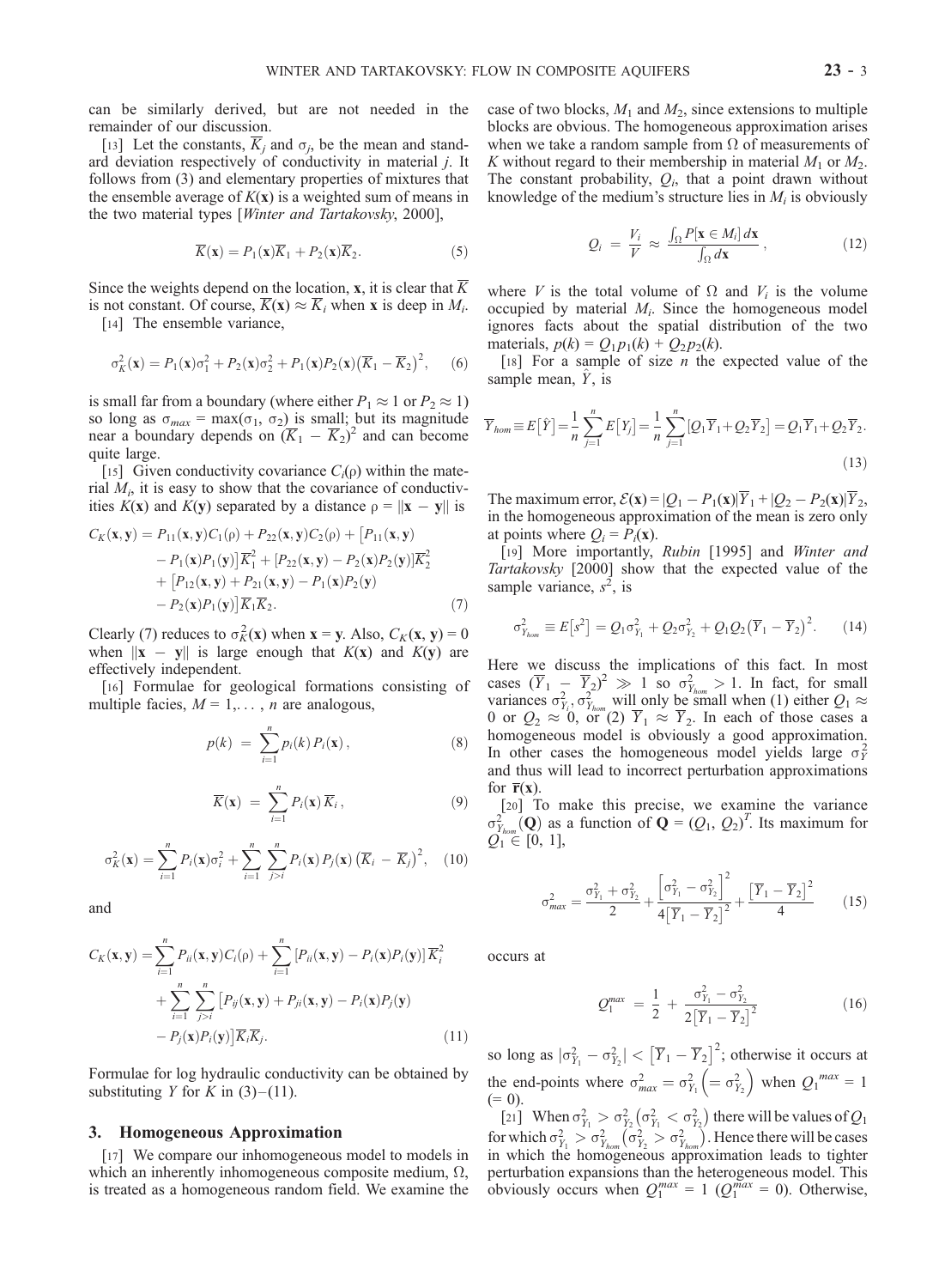$\sigma_{Y_1}^2 > \sigma_{Y_{hom}}^2(\sigma_{Y_2}^2 > \sigma_{Y_{hom}}^2)$  when  $Q_1 < Q_1^0 = [\sigma_{Y_1}^2 - \sigma_{Y_2}^2]/[\overline{Y}_1 - \overline{Y}_2]^2$  $(Q_2 < Q_2^0 = [\sigma_{Y_2}^2 - \sigma_{Y_1}^2]/[\overline{Y}_1 - \overline{Y}_2]^2)$ . It is worth noting that  $Q_1^{max} - Q_1^0 = Q_2^{max}$ . When  $Q_1 \approx 1$ , a homogeneous model based on material 1 is obviously called for, and a homogeneous model in material 2 is probably appropriate when  $0 <$  $Q_1 < Q_1^0$ . When  $Q_1^0 < Q_1$ , a heterogeneous model is in order.

# 4. Statistics for Flow in Composite Media

[22] Once  $\overline{K}(\mathbf{x})$  has been found, the flow problem reduces to finding  $\overline{\mathbf{r}}(\mathbf{x}) = -K'(\mathbf{x}) \nabla h'(\mathbf{x})$  for given  $P[\mathbf{x} \in M_i]$  or, equivalently for given boundary process  $p(\beta)$ . The residual fluxes within a unit,  $\overline{\mathbf{r}}_i(\mathbf{x})$ , can be obtained in a variety of ways. In this paper we use an approach based on random Green's functions [cf. Neuman and Orr, 1993; and Tartakovsky and Neuman, 1998].

[23] We consider flow in a domain,  $\Omega = \Omega_1 \cup \Omega_2$ , composed of two disjoint units  $\Omega_1$  and  $\Omega_2$ , with an uncertain boundary,  $\Gamma_{12}(\mathbf{x})$ , between them. More complicated cases are easy to derive from this one, and in fact, most problems collapse to this one anyway since the influence of boundary uncertainty is usually restricted to boundaries between two units.

[24] In this case, the random hydraulic conductivity  $K(\mathbf{x})$ belongs to either of the distinct populations

$$
K(\mathbf{x}) = \begin{cases} K_1(\mathbf{x}) & \mathbf{x} \in \Omega_1 \\ K_2(\mathbf{x}) & \mathbf{x} \in \Omega_2, \end{cases}
$$
(17)

and the steady state flow problem (1) can be rewritten as

$$
\nabla \cdot [K_i(\mathbf{x}) \nabla h_i(\mathbf{x})] + f(\mathbf{x}) = 0 \quad \mathbf{x} \in \Omega_i \tag{18}
$$

subject to the boundary

$$
h_i(\mathbf{x}) = H(\mathbf{x}) \quad \mathbf{x} \in \Gamma_D = \Gamma_{D_1} \cup \Gamma_{D_2} \tag{19}
$$

$$
K_i(\mathbf{x}) \nabla h_i(\mathbf{x}) \cdot \mathbf{n}(\mathbf{x}) = Q(\mathbf{x}) \quad \mathbf{x} \in \Gamma_N = \Gamma_{N_1} \cup \Gamma_{N_2} \tag{20}
$$

and the contact surface,  $\Gamma_{12} = \Omega_1 \cap \Omega_2$ , conditions

$$
h_1(\mathbf{x}) = h_2(\mathbf{x}) \quad \mathbf{x} \in \Gamma_{12} \tag{21}
$$

$$
K_1(\mathbf{x})\nabla h_1(\mathbf{x}) \cdot \mathbf{n}_1 = K_2(\mathbf{x})\nabla h_2(\mathbf{x}) \cdot \mathbf{n}_2. \tag{22}
$$

Of course, the head distribution in (1) now takes the form  $h(\mathbf{x}) \equiv h_i(\mathbf{x})$  for  $\mathbf{x} \in \Omega_i$ .

[25] We compute the ensemble statistics in two steps. First, we condition our calculations on known location of the boundary. The corresponding conditional mean of a random field  $A(x)$  is denoted in the sequel by  $A(x) \equiv$  $\mathcal{A}(x|\Gamma_{12})$ . Second, we average over the ensemble of  $\Gamma_{12}$ .

[26] Taking the conditional (for fixed  $\Gamma_{12}$ ) mean of (18)– (22) yields

$$
\nabla \cdot \left[ \overline{K}_i \nabla \hat{h}_i - \hat{\mathbf{r}}_i \right] + \overline{f} = 0 \quad \mathbf{x} \in \Omega_i \tag{23}
$$

subject to the boundary

$$
\hat{h}_i = \overline{H} \quad \mathbf{x} \in \Gamma_D \tag{24}
$$

$$
\left[\overline{K}_i \nabla \hat{h}_i - \hat{\mathbf{r}}_i\right] \cdot \mathbf{n} = \overline{Q} \quad \mathbf{x} \in \Gamma_N \tag{25}
$$

and the contact surface conditions (where, of course,  $n_1$  =  $-\mathbf{n}_2 \equiv \mathbf{n}$ )

$$
\hat{h}_1 = \hat{h}_2 \quad \mathbf{x} \in \Gamma_{12} \tag{26}
$$

$$
\left[\overline{K}_1 \nabla \hat{h}_1 - \hat{\mathbf{r}}_1\right] \cdot \mathbf{n} = -\left[\overline{K}_2 \nabla \hat{h}_2 - \hat{\mathbf{r}}_2\right] \cdot \mathbf{n} \quad \mathbf{x} \in \Gamma_{12}.\tag{27}
$$

Assuming that the driving forces  $f'$ ,  $H'$  and  $Q'$  are statistically independent from  $K_j'$ , we show in Appendix B that the conditional residual fluxes  $\hat{\mathbf{r}}_i(\mathbf{x})$  are given exactly by

$$
\hat{\mathbf{r}}_j(\mathbf{x}) = \sum_{i=1}^2 \int_{\Omega_i} \mathbf{a}_{ij}(\mathbf{x}, \mathbf{y}) \nabla_{\mathbf{y}} \hat{h}_i(\mathbf{y}) d\mathbf{y} + \sum_{i=1}^2 \int_{\Omega_i} \mathbf{b}_j(\mathbf{x}, \mathbf{y}) \hat{\mathbf{r}}_i(\mathbf{y}) d\mathbf{y}
$$
\n(28)

where the second-rank tensors  $\mathbf{a}_{ij}$  and  $\mathbf{b}_j$  are the mixed conditional statistical moments,

$$
\mathbf{a}_{ij}(\mathbf{x}, \mathbf{y}) = \left\langle K'_j(\mathbf{x}) K'_i(\mathbf{y}) \nabla_{\mathbf{y}} \nabla_{\mathbf{x}}^T \mathcal{G}(\mathbf{y}, \mathbf{x}) \right\rangle \n\mathbf{b}_j(\mathbf{x}, \mathbf{y}) = \left\langle K'_j(\mathbf{x}) \nabla_{\mathbf{y}} \nabla_{\mathbf{x}}^T \mathcal{G}(\mathbf{y}, \mathbf{x}) \right\rangle.
$$
\n(29)

Here the angle brackets are equivalent to placing a ''hat'' over the entire expression. The random Green's function  $G$ is defined, for each realization of  $\Gamma_{12}$ , as the solution of  $(18)$  –  $(22)$  with  $f(x) = \delta(x - y)$ , the Dirac delta function, and the homogeneous boundary conditions.

[27] Evaluating these moments requires some kind of approximation. This problem is known as a problem of closure, and it is traditionally solved by perturbation analyses in a small parameter  $\sigma_Y^2$ , the variance of (natural) log hydraulic conductivity,  $Y(x) = \ln K(x)$  [Dagan, 1989; Neuman and Orr, 1993; Tartakovsky and Neuman, 1998]. It is at this step where the advantages of our approach become apparent. Since the kernels  $\mathbf{a}_{ij}$  and  $\mathbf{b}_j$  are defined for each of the geological facies separately, we can use the standard perturbation expansions in the variances,  $\sigma_{Y_j}^2$ , which, as discussed in the previous sections, are relatively small compared with the total variance  $\sigma_Y^2$ . The first-order (in  $\sigma_{Y_j}^2$ ) approximation of the residual flux is given by

$$
\hat{\mathbf{r}}_j^{(1)}(\mathbf{x}) = K_{G_j}(\mathbf{x}) \sum_{i=1}^2 \int_{\Omega_i} K_{G_i}(\mathbf{y}) C_{Y_{ij}}(\mathbf{x}, \mathbf{y}) \nabla_{\mathbf{y}} \nabla_{\mathbf{x}}^T G(\mathbf{y}, \mathbf{x}) \nabla_{\mathbf{y}} \hat{h}^{(0)}(\mathbf{y}) d\mathbf{y}
$$
\n(30)

where  $K_{G_j} = \exp(\overline{Y}_j)$  is the geometric mean of  $K_j$ ,  $C_{Y_{ij}}(\mathbf{x}, \mathbf{y}) = \overline{Y_i'(\mathbf{x}) Y_j'(\mathbf{y})}$  is the correlation function, and  $G(y, x) = \mathcal{G}^{(0)}(y, x)$  is the zeroth-order approximation of the conditional mean Green's function. If hydraulic conductivities of the blocks  $\Omega_1$  and  $\Omega_2$  are uncorrelated, one has

$$
\hat{\mathbf{r}}_j^{(1)}(\mathbf{x}) = K_{G_j}(\mathbf{x}) \int_{\Omega_j} K_{G_j}(\mathbf{y}) C_{Y_{jj}}(\mathbf{x}, \mathbf{y}) \nabla_{\mathbf{y}} \nabla_{\mathbf{x}}^T G(\mathbf{y}, \mathbf{x}) \nabla_{\mathbf{y}} \hat{h}^{(0)}(\mathbf{y}) d\mathbf{y}.
$$
\n(31)

[28] Now the first two terms in the perturbation expansion,  $\hat{h}(\mathbf{x}) = \hat{h}^{(0)}(\mathbf{x}) + \hat{h}^{(1)}(\mathbf{x}) + \dots$  are easily found as (Appendix B)

$$
\hat{h}^{(0)}(\mathbf{x}) = \sum_{i=1}^{2} \int_{\Omega_{i}} \overline{f}(\mathbf{y}) G(\mathbf{y}, \mathbf{x}) d\mathbf{y} - \sum_{i=1}^{2} \int_{\Gamma_{D_{i}}} \overline{H}_{i}(\mathbf{y}) K_{G_{i}}(\mathbf{y}) \mathbf{n} \n\cdot \nabla_{\mathbf{y}} G(\mathbf{y}, \mathbf{x}) d\mathbf{y} + \sum_{i=1}^{2} \int_{\Gamma_{N_{i}}} \overline{Q}_{i}(\mathbf{y}) G(\mathbf{y}, \mathbf{x}) d\mathbf{y}.
$$
\n(32)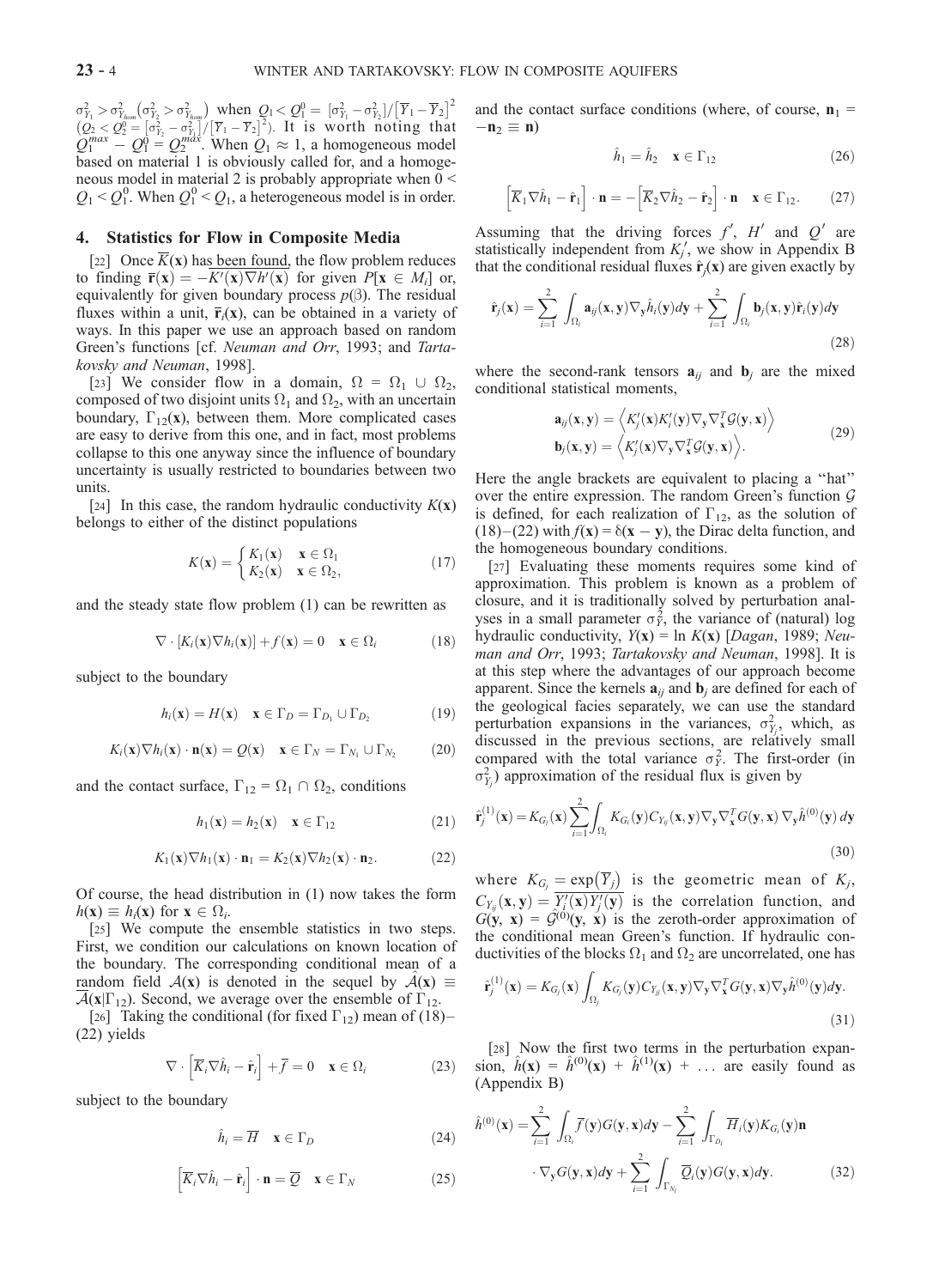and

$$
\hat{h}^{(1)}(\mathbf{x}) = -\sum_{i=1}^{2} \int_{\Omega_{i}} \left[ K_{G_{i}} \frac{\sigma_{Y_{i}}^{2}}{2} \nabla \hat{h}^{(0)}(\mathbf{x}) - \hat{\mathbf{r}}_{i}^{(1)}(\mathbf{x}) \right] \cdot \nabla G(\mathbf{y}, \mathbf{x}) d\mathbf{y}.
$$
\n(33)

[29] We now recall that the first-order approximation of the solution to the mean flow equations (23)–(27),  $\hat{h}^{[1]} \equiv \hat{h}^{(0)} + \hat{h}^{(1)}$ , was obtained by fixing the boundary  $\Gamma_{12}$  between the two geological facies  $\Omega_1$  and  $\Omega_2$ . It now remains to average this solution over all possible realizations of  $\Gamma_{12}$ , i.e., to evaluate the integral

$$
\overline{h}^{[1]}(\mathbf{x}) = \int \hat{h}^{[1]}(\mathbf{x}) p(\Gamma_{12}) d\Gamma_{12}.
$$
 (34)

[30] The uncertainty associated with our head estimator,  $\overline{h}^{[1]}$ , can be characterized by head variance  $\sigma_h^2(\mathbf{x}) =$  $h'(\mathbf{x})h'(\mathbf{x})$ . We show in Appendix B that for any given boundary configuration  $\Gamma_{12}$ , the first-order approximation of the conditional head variance can be found as

$$
\left[\hat{\sigma}_h^2(\mathbf{x})\right]^{(1)} = -\sum_{i=1}^2 \int_{\Omega_i} \hat{C}_{K,h}^{(1)}(\mathbf{y}, \mathbf{x}) \nabla_{\mathbf{y}} \hat{h}^{(0)}(\mathbf{y}) \cdot \nabla_{\mathbf{y}} G(\mathbf{y}, \mathbf{x}) d\mathbf{y} \quad (35)
$$

where the first-order approximation of the conditional crosscovariance  $\hat{C}_{k,h}(\mathbf{y}, \mathbf{x}) = K'_{i}(\widehat{\mathbf{y}}) \hat{h}'(\mathbf{x})$  is given by

$$
\hat{C}_{K,h}^{(1)}(\mathbf{y}, \mathbf{x}) = -K_{G_i}(\mathbf{y}) \sum_{j=1}^{2} \int_{\Omega_j} K_{G_j}(\mathbf{z}) \, C_{Y_{ij}}(\mathbf{y}, \mathbf{z}) \, \nabla_{\mathbf{z}} \hat{h}^{(0)}(\mathbf{z})
$$
\n
$$
\cdot \nabla_{\mathbf{z}} G(\mathbf{z}, \mathbf{x}) \, d\mathbf{z}.\tag{36}
$$

In deriving  $(35)$  we assumed that the driving forces, f, h, and Q, are deterministic. Extensions to the case of random driving forces are relatively straightforward [Tartakovsky and Neuman, 1999].

[31] Assuming, as before, that hydraulic conductivities of different geological facies are statistically independent, (36) reduces to

$$
\hat{C}_{K,h}^{(1)}(\mathbf{y},\mathbf{x}) = -K_{G_i}(\mathbf{y}) \int_{\Omega_i} K_{G_i}(\mathbf{z}) C_{Y_{ii}}(\mathbf{y},\mathbf{z}) \nabla_{\mathbf{z}} \hat{h}^{(0)}(\mathbf{z}) \cdot \nabla_{\mathbf{z}} G(\mathbf{z},\mathbf{x}) d\mathbf{z}.
$$
\n(37)

In analogy to (34),

$$
\left[\sigma_h^2(\mathbf{x})\right]^{(1)} = \int \left[\hat{\sigma}_h^2(\mathbf{x})\right]^{(1)} p(\Gamma_{12}) d\Gamma_{12}.
$$
 (38)

#### 5. Example: One-Dimensional Flow

[32] We illustrate our approach with examples of onedimensional flows. Since we can obtain the exact solution to  $(23)$  – $(27)$  in this case, we can compare the accuracy of perturbation expansions. Furthermore, many porous media

problems consist of vertical flows in heterogeneous media, so this problem is also important in its own right.

[33] Consider steady state one-dimensional flow,

$$
\frac{d}{dx}\left[K(x)\frac{dh(x)}{dx}\right] = 0 \quad x \in (0,1)
$$
\n(39)

subject to the boundary conditions

$$
K(x)\frac{dh(x)}{dx} = -q \quad x = 0\tag{40}
$$

$$
h(x) = 0 \quad x = 1. \tag{41}
$$

The porous medium consists of two materials (say, sand and clay) with random hydraulic conductivities  $K_1(x)$  and  $K_2(x)$ connected together at the point  $\beta$ , so that now  $\Omega_1 = (0, \beta)$ ,  $\Omega_2 = (\beta, 1),$ 

$$
K(x) = \begin{cases} K_1(x) & 0 < x < \beta \\ K_2(x) & \beta < x < 1 \end{cases}
$$
 (42)

and

$$
h(\beta^-) = h(\beta^+) \tag{43}
$$

$$
K_1(\beta^-) \, \frac{dh(x = \beta^-)}{dx} = K_2(\beta^+) \, \frac{dh(x = \beta^+)}{dx} \,. \tag{44}
$$

Here  $\beta^+$  and  $\beta^-$  indicate the limit as  $x \to \beta$  from the left and the right, respectively. The exact position of the point of contact is not known precisely. Instead, it is assumed that  $\beta$ is a normally distributed random variable with known mean  $\overline{\beta}$  and variance  $\sigma_{\beta}^2$ . Hydraulic conductivities  $K_1(x)$  and  $K_2(x)$ are treated as log normal (multivariate) statistically homogeneous random fields.

[34] For any given  $\beta$ , the zeroth-order approximation of the Green's function for this problem,  $G(y, x)$  satisfies (39)– (44) with  $K_i(x)$  replaced by their constant geometric means  $K_{G_i}$ , the source function replaced by the delta function, and with homogeneous boundary conditions. Following Stakgold [1998, p. 91], one can easily show that, for  $0 \le x \le \beta$ ,

$$
G(y,x) = \begin{cases} \frac{x-y}{K_{G_1}} \mathcal{H}(y-x) + \frac{\beta-x}{K_{G_1}} + \frac{1-\beta}{K_{G_2}} & 0 < y < \beta\\ \frac{1-y}{K_{G_2}} & \beta < y < 1 \end{cases} \tag{45}
$$

and, for  $\beta < x < 1$ ,

$$
G(y,x) = \begin{cases} \frac{1-x}{K_{G_2}} & 0 < y < \beta\\ \frac{x-y}{K_{G_2}} \mathcal{H}(y-x) + \frac{1-x}{K_{G_2}} & \beta < y < 1 \end{cases} \tag{46}
$$

where the Heaviside function  $H$  is the one-dimensional equivalent of the indicator functions used in the previous sections.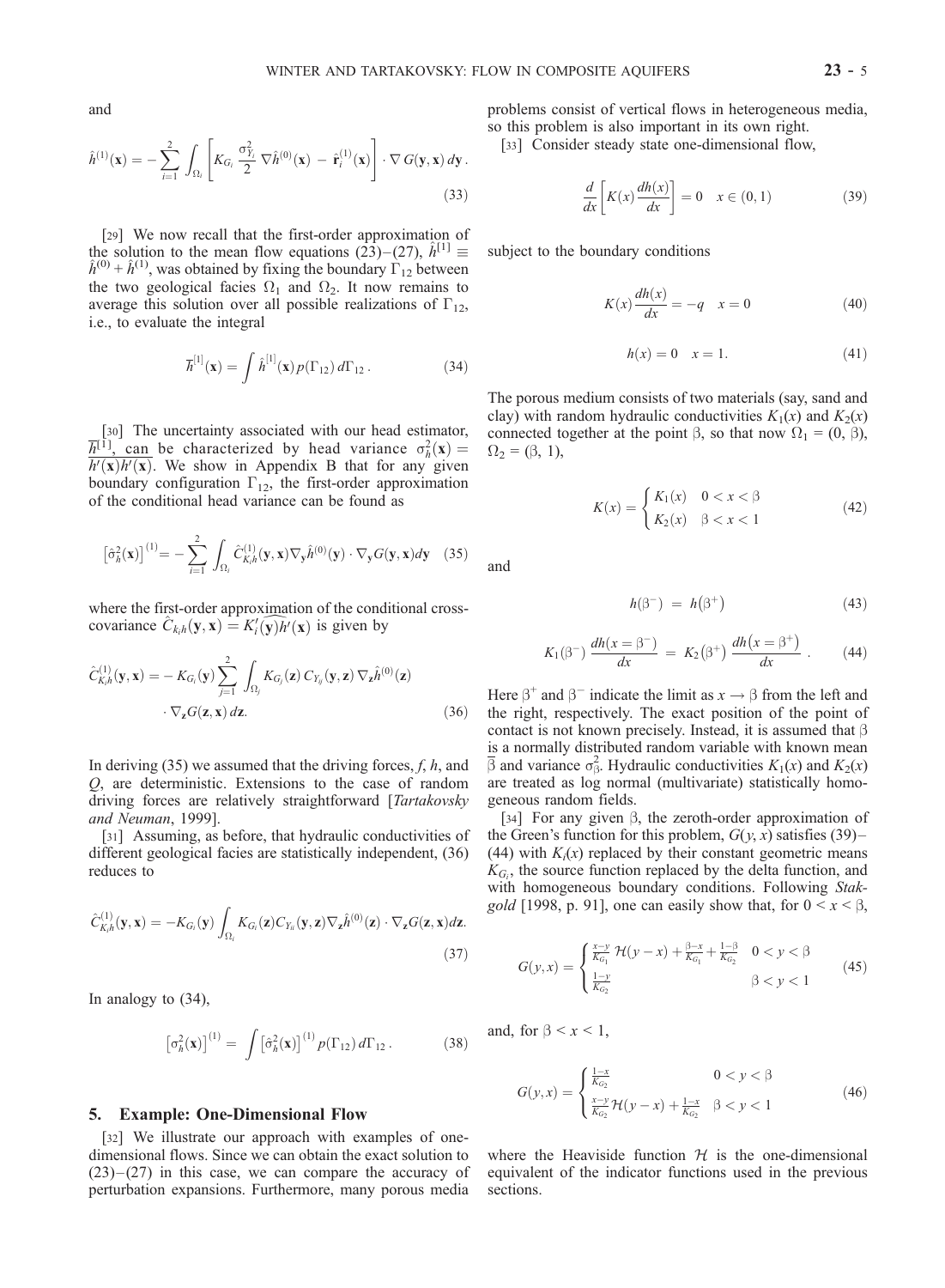[35] For the problem under consideration, it is easy to show that one-dimensional versions of (32), (31), and (33) give rise to the conditional mean,

$$
\hat{h}^{(0)}(x) = \overline{q} \begin{cases} \frac{\beta - x}{K_{G_1}} + \frac{1 - \beta}{K_{G_2}} & 0 < x < \beta \\ \frac{1 - x}{K_{G_2}} & \beta < x < 1 \end{cases} \tag{47}
$$

$$
\hat{r}_1^{(1)}(x) = -\overline{q} \,\sigma_{Y_1}^2 \tag{48}
$$

$$
\hat{r}_2^{(1)}(x) = -\overline{q} \,\sigma_{Y_2}^2 \tag{49}
$$

and

$$
\hat{h}^{(1)}(x) = \overline{q} \begin{cases} \frac{\sigma_{Y_1}^2}{2} \frac{\beta - x}{K_{G_1}} + \frac{\sigma_{Y_2}^2}{2} \frac{1 - \beta}{K_{G_2}} & 0 < x < \beta \\ \frac{\sigma_{Y_2}^2}{2} \frac{1 - x}{K_{G_2}} & \beta < x < 1. \end{cases} \tag{50}
$$

Hence

$$
\hat{h}^{[1]}(x) = \overline{q} \begin{cases} \left(1 + \frac{\sigma_{\gamma_1}^2}{2}\right) \frac{\beta - x}{K_{G_1}} + \left(1 + \frac{\sigma_{\gamma_2}^2}{2}\right) \frac{1 - \beta}{K_{G_2}} & 0 < x < \beta \\ \left(1 + \frac{\sigma_{\gamma_2}^2}{2}\right) \frac{1 - x}{K_{G_2}} & \beta < x < 1. \end{cases} \tag{51}
$$

Determining the mean head distribution,  $\overline{h}^{[1]}(x)$ , requires evaluating the integral (34). Before doing that, we investigate the accuracy of the first-order approximation by comparing it with the exact solution of  $(39)$  –  $(44)$ .

[36] Direct integration of  $(39)$  –  $(44)$  leads to

$$
h(x) = q\mathcal{H}(\beta - x) \left[ \int_x^\beta \frac{ds}{K_1(s)} + \int_\beta^1 \frac{ds}{K_2(s)} \right] + q\mathcal{H}(x - \beta) \int_x^1 \frac{ds}{K_2(s)}.
$$
\n(52)

Assuming that  $K_i(x)$  are log-normal statistically homogeneous fields gives, for any realization of  $\beta$ ,

$$
\hat{h}(x) = \overline{q} \begin{cases} \frac{\beta - x}{K_{H_1}} + \frac{1 - \beta}{K_{H_2}} & 0 < x < \beta \\ \frac{1 - x}{K_{H_2}} & \beta < x < 1. \end{cases}
$$
\n(53)

where  $K_{H_i} = K_{G_i} \exp \left(-\sigma_{Y_i}^2/2\right)$  $\left(-\sigma_Y^2/2\right)$  are the harmonic means of  $K_i(x)$ .

[37] Comparing the approximate solution (51) with the exact solution (53) shows that our perturbative solution is a good approximation of the exact one so long as exp  $(\sigma_{Y_i}/2) \approx 1 + \sigma_{Y_i}/2$  is a good approximation. The latter is strictly valid for  $\sigma_{Y_i} < 2$ , which seems reasonable for most materials consisting of a single geological unit. (As was discussed above, fractured segments of a geological unit can be modeled as a separate unit with its own hydraulic conductivity.) By contrast, modeling  $\Omega$  as a statistically uniform medium would result in effective conductivity  $K_H = K_G \exp(-\sigma_Y^2/2)$  whose perturbative solution contains an approximation  $\exp(\sigma_y/2) \approx 1 + \sigma_y/2$ . Since for composite materials  $\sigma_Y$  might be much larger that 2, the standard perturbation analysis might not work.

[38] We now proceed to average our solutions (51) or (53) over all possible realizations of  $\beta$ . For truncated normally distributed  $\beta$ , the probability density function  $p(\beta)$  has the form



Figure 1. Mean hydraulic head distribution for  $\overline{q}/K_{H_1} = 2$ ,  $\overline{q}/K_{H_2} = 1$  and several values of the standard deviation  $\sigma_{\beta}$ .

$$
p(\beta) = \frac{1}{W} \exp\left[-\frac{1}{2} \left(\frac{\beta - \overline{\beta}}{\sigma_{\beta}}\right)^{2}\right]
$$

$$
W(\overline{\beta}, \sigma_{\beta}) = \int_{0}^{1} \exp\left[-\frac{1}{2} \left(\frac{\beta - \overline{\beta}}{\sigma_{\beta}}\right)^{2}\right] d\beta.
$$
 (54)

Substituting (53) and (54) into (34) yields the mean hydraulic head. Mean head profiles for  $\overline{q}/K_{H_1} = 2$  and  $\overline{q}/K_{H_2} = 1$  are shown in Figure 1. Uncertainty in the location of the contact affects both mean head,  $h(x)$ , and its derivative. The magnitude of  $\sigma_{\beta}$ , the standard deviation of  $\beta$ , is a measure of location uncertainty. Supposing that  $\beta = 1/2$ and considering  $\overline{h}(x)$  first, we see that large  $\sigma_{\beta}$  leads to an almost linear trend from one boundary value to the other (Figure 1). This is to be expected, since in this case we are basically not sure whether there is one material or two; hence  $P(x \in M_1) \approx P(x \in M_2)$ . In the deterministic case ( $\sigma_{\beta} = 0$  and  $\overline{\beta} = \beta$ ), mean head  $\overline{h}(x)$  exhibits typical behavior: linear trends in each material and continuity at the boundary, but with a change in slope,

$$
\overline{h}(x) = \overline{q} \begin{cases} \frac{\beta - x}{K_{H_1}} + \frac{1 - \beta}{K_{H_2}} & 0 < x < \beta \\ \frac{1 - x}{K_{H_2}} & \beta < x < 1. \end{cases} \tag{55}
$$

Other values of  $\sigma_{\beta}$  induce intermediate behavior with the greatest effect near the location of the expected contact. Mean hydraulic gradient, the reciprocal of effective conductivity, is similarly affected (Figure 2).

[39] In the deterministic boundary case ( $\sigma_\beta = 0$ ) there is a jump at the boundary, just as there should be. The conductivity random fields are known to be different on each side of the known boundary. Large  $\sigma_{\beta}$ , on the other hand, shows an influence of location uncertainty throughout the domain with a nearly linear trend in the gradient between the fixed boundary points. Of course, intermediate values of  $\sigma_{\beta}$  cause mean head gradients to fall between these two extremes.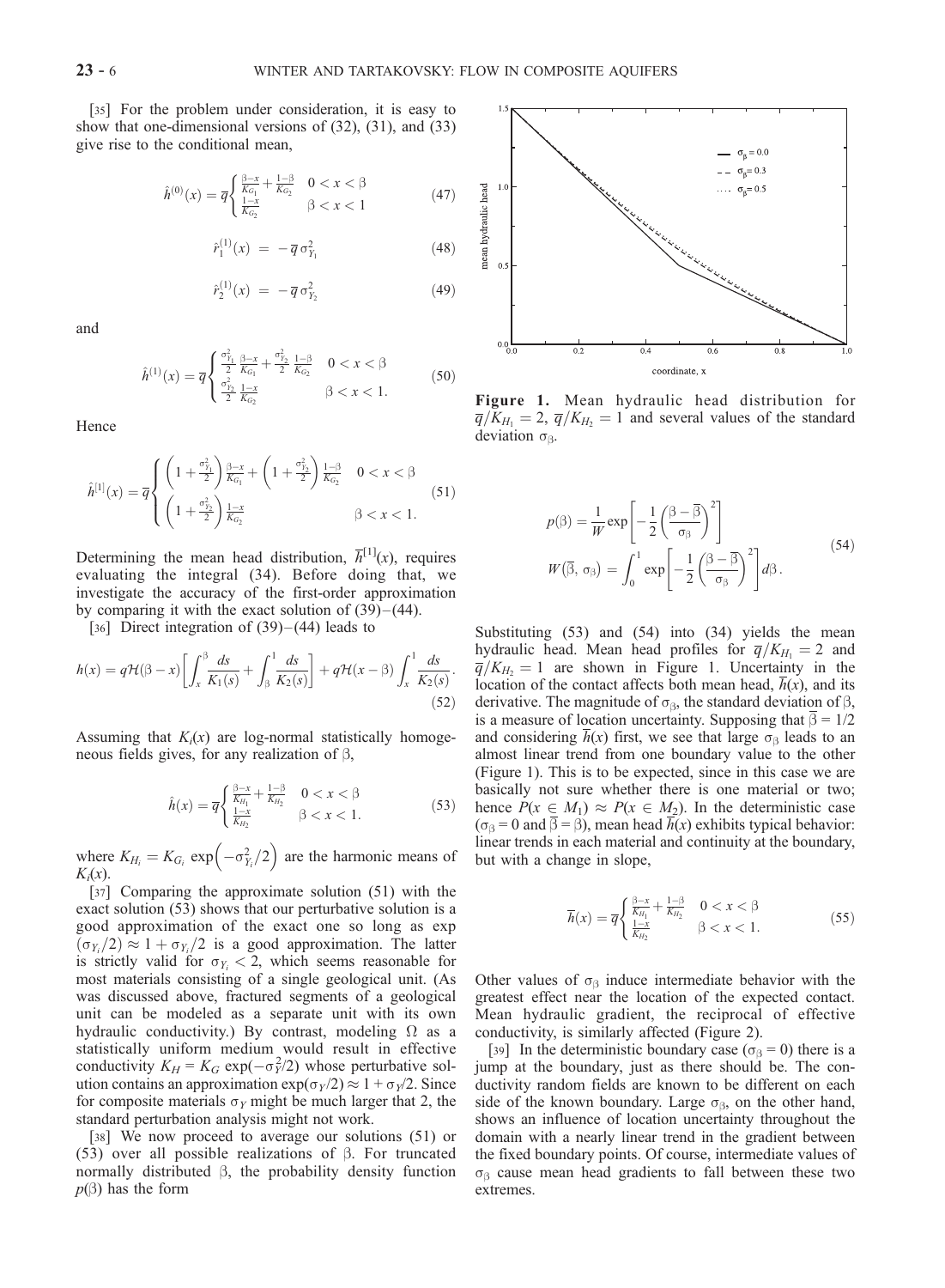

**Figure 2.** Mean head gradient distribution for  $\overline{q}/K_{H_1} = 2$ ,  $\overline{q}/K_H$  = 1 and several values of the standard deviation  $\sigma_{\beta}$ .

[40] If the medium consists of a single material, (55) reduces to a well known relation [Dagan, 1989; and Gelhar, 1993]

$$
\overline{h}(x) = \frac{\overline{q}}{K_H}(1-x)
$$
\n(56)

where  $K_{H_1} = K_{H_2} \equiv K_H$ 

[41] By way of example, Figure 3 presents the onedimensional version of (38) based on exponential covariance functions,  $C_{Y_i}(x, y) = \sigma_{Y_i}^2 \exp(-|x - y|/l_{Y_i})$  with the correlation length  $l_{Y_i}$  in the *i*th material. The boundary conditions dictate that variance is high on the constant flow boundary at  $x = 0$  and is zero on the boundary at  $x = 1$  where head is constant (Figure 3). This is the case even when there is no uncertainty about the position of the interface between materials ( $\sigma_{\beta}^2 = 0$ ). In Figure 3 the expected interface between the two different materials is at  $x = 0.5$ , so there is a clear distinction in head variance between the two materials when the location of the interface is certain. Figure 3 makes it clear that uncertainty about the location of the interface is an additional source of variability in our estimates of mean head. Interface uncertainty increases the head variance at every point in the interval (0, 1) relative to the fixed interface  $(\sigma_{\beta}^2 = 0)$ . The greater is our uncertainty about the location of  $\beta$ , the greater is the head variance. Of course head variance decreases no matter how large our uncertainty in the location of  $\beta$  as we approach the fixed head boundary at  $x = 1$ .

## 6. Summary

[42] We have analyzed flow in highly heterogeneous aquifers composed of distinct geological facies, or blocks. Our approach consists of representing such media as a doubly stochastic process that depends on (1) the random locations of block boundaries and (2) the random spatial distribution of hydraulic conductivity within a block. Hence the model explicitly includes uncertainty about the largescale structure of heterogeneous media which is a source of variation that is usually excluded from analysis. This leads to statistically inhomogeneous random conductivity fields.

Although more general formulations of inhomogeneous fields are possible, our model covers many cases of practical interest in groundwater hydrology. To illustrate our approach we derived an analytical solution for one-dimensional flow in a medium composed of two distinct blocks whose conductivities and contact point, i.e., boundary location, are random.

[43] Our approach provides a natural framework for incorporating the results of aquifer characterization in stochastic models. First, the method includes the kinds of spatially distributed material heterogeneities, especially uncertain block boundaries, that are found in most characterization studies. Second, error models for characterization techniques can be explicitly included in models of random block boundaries. And third, the outputs of different statistical characterizations can be combined probabilistically.

[44] The main technical contribution of our model is that it increases the range of applicability of perturbation expansions used in stochastic hydrogeology. These expansions are usually carried out in the variance of log-conductivity, which is therefore assumed to be small. However, the assumption of small variance becomes questionable in aquifers composed of many facies. In our approach, the perturbation parameters are the within-block conductivity variances which are much smaller than their homogeneous counterpart.

[45] We conclude by mentioning three outstanding issues we are currently investigating. First, we are evaluating the relative importance of the two types of uncertainty in different groundwater flow systems. It is obvious that in some flow systems structural uncertainty due to betweenblock boundaries dominates. For instance, the locations of pinchouts and high conductivity zones seem to be the main factors in determining flow in layered fractured media [Gómez-Hernández and Wen, 1998]. On the other hand, highly uniform media are most likely dominated by withinblock variation. The analytical solution presented in Figure 3 suggests a method for comparing the possible behavior of flows in the more general, multidimensional media described by equation (38). Second, our model should allow us to investigate the relation between measurement volume



**Figure 3.** Hydraulic head variance for  $\overline{q}^2 \sigma_{Y_1}^2 / K_{H_1} = 2$ ,  $\overline{q}^2 \overline{o}_{Y_2}^2 / K_{H_2} = 1, l_{Y_1} = 0.5, l_{Y_2} = 0.25$  and several values of the standard deviation  $\sigma_{\beta}$ .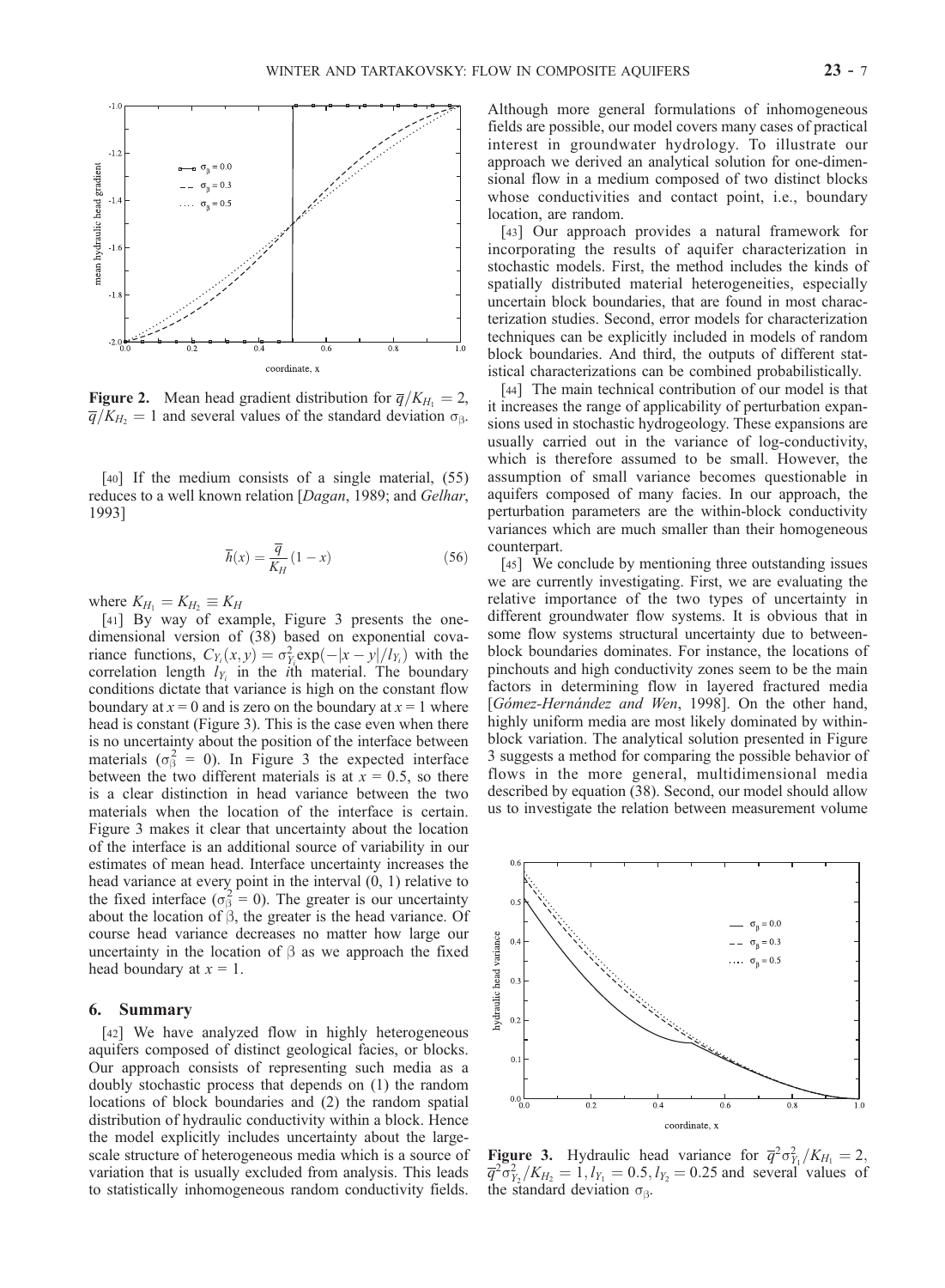and scale of cross-block inhomogeneities. Since our model incorporates multiple spatial scales, it may provide a theoretical basis for the experimental results of Tidwell and Wilson [1999] who have found that hydraulic conductivity increases with support volume in some cases while in others it decreases. Third, we are currently extending our onedimensional applications to more general examples through numerical simulations in multiple dimensions. The approach, which depends on Monte Carlo simulation of the integrals in (34) and (38), relies on the nonlocal finite element analysis introduced by Guadagnini and Neuman [1999].

## Appendix A: Label and Boundary Processes

[46] A composite porous medium is made up of disjoint blocks of internally (statistically) uniform materials. We assume that sufficient geophysical data are available to characterize the boundary process. The boundary process is a probability measure on the set of possible boundaries,  $\{\beta\} = \{\beta_1, \ldots, \beta_n\}$ , between  $n + 1$  blocks. Each  $\beta_i$  is a (possibly closed) surface in the aquifer  $\Omega$ . When data is not available to characterize the material membership process,  $P[x \in M]$ , the question arises how to obtain the membership process from the boundaries.

[47] Our model requires a given point, **x**, to have only one label, i.e.,  $\sum_{i=1}^{n} P_i(\mathbf{x}) = 1$  where we suppose the medium is composed of  $n_M$  materials. This is different from dualcontinuum models [e.g., Gerke and van Genuchten, 1993] in which points, corresponding to small volumes, may include several different types of material. We suppose that the space of membership functions is measurable with measure  $P(M)$  so that

$$
P[\mathbf{x}_1 \in M_1, \dots, \mathbf{x}_m \in M_m] = \int_{\{M | (\mathbf{x}_1 \in M_1, \dots, \mathbf{x}_m \in M_m) \}} dP(M). \quad (A1)
$$

Below we write  $p(M)dM = dP(M)$  for convenience. Suppose a boundary is specified by a family of random set functions,  $\beta$ , with a joint measure  $p(\beta)d\beta = dP(\beta)$ . Obviously

$$
P[\mathbf{x} \in M] = \int_{\{\beta|\mathbf{x} \in M\}} p(\beta) d\beta. \tag{A2}
$$

Since (A2) is too abstract to be of much use, we examine two important special cases in the remainder of this section: stratified media and media with lense-like inclusions.

[48] In what follows, **x** may be a point in a one-dimensional  $(x = x)$ , two-dimensional  $(x = (x, z)^T)$  and three dimensional  $((x, y, z)^T)$  porous media, respectively; We suppose z is the vertical coordinate.

#### A1. Stratified Media

[49] Consider first, a perfectly stratified medium in which boundaries between material types are horizontal and the only uncertainty is the location of the boundary in the vertical direction. Suppose the medium has  $n_M$  parallel layers arranged vertically from the first at the bottom to the  $n<sub>M</sub>$ th at the top. This case is equivalent to a onedimensional problem in which the boundaries,  $\beta_i$ , are points on the z-axis. The boundary process is defined by  $p(\beta_1, \ldots, \beta_n)$ 

 $\beta_{n \nu - 1}$ ) the probability density that the *i*th boundary is located at  $\beta_i$ . Since there are  $n_M - 1$  boundary points,

$$
P_i(z) = \frac{1}{N} P[\beta_1 < \dots \beta_{i-1} < z < \beta_i < \dots < \beta_{n_M - 1}]
$$
  
=  $\frac{1}{N} \int_{-\infty}^{z} d\beta_1 \dots \int_{\beta_{i-2}}^{z} d\beta_{i-1} \int_{z}^{\infty} d\beta_{n_M - 1} \dots$   
 $\int_{z}^{\beta_{i+1}} p(\beta_1, \dots, \beta_{i-1}, \beta_i, \dots, \beta_{n_M - 1}) d\beta_i.$  (A3)

The constraint that  $\beta_i < \beta_{i+n}$  follows from the vertical ordering of the materials which restricts the portion of  $\beta_1 \times \ldots \times \beta_{n_M-1}$  that is sampled. The normalizing constant,

$$
N = \int_{-\infty}^{\infty} d\beta_{n_M-1} \int_{-\infty}^{\beta_{n_M-1}} d\beta_{n_M-2} \dots \int_{-\infty}^{\beta_2} p(\beta_1, \dots, \beta_{n_M-1}) d\beta_1
$$
  
=  $P[\beta_1 < \dots < \beta_{n_M-1}],$  (A4)

reflects the ordering constraint. (A3) includes media with finite, but uncertain, upper and lower bounds,  $\beta_1$  and  $\beta_{n_M - 1}$ , since in that case it is actually possible that x lies outside (above or below) the medium entirely.

[50] In many cases, we can make the reasonable physical assumption that the boundaries are pair-wise independent,  $p_{ij}(\beta_i, \beta_j) = p_i(\beta_i)p_j(\beta_j)$ , because the location of a boundary in a stratified medium is essentially a result of (1) the times when the deposition process started and stopped and (2) the extent of erosion; and those events are all approximately independent. Then

$$
P_i(z) = \frac{1}{N} \int_{-\infty}^{z} p_1(\beta_1) d\beta_1 \dots \int_{\beta_{i-2}}^{z} p_{i-1} d\beta_{i-1}
$$

$$
\int_{z}^{\infty} p_{n_M - 1} d\beta_{n_M - 1} \dots \int_{z}^{\beta_{i+1}} p_i(\beta_i) d\beta_i.
$$
 (A5)

This is, of course, a much more convenient form than (A3), and is one that will appear in many applications because the independence assumption is so often physically plausible.

[51] It is worth pointing out that (A3) actually defines a probability, since it is obvious that (1)  $0 \le P_i \le 1$ ; (2)  $P[x \in$  $M_i \cap \mathbf{x} \in M_j$ ] = 0 for  $i \neq j$ ; and (3) it is tedious, but not too hard to show that  $\sum_{i=1}^{M} P_i(\mathbf{x}) = 1$ .

[52] The simplest case, a stratified medium composed of two materials with fixed (deterministic) upper  $(B_U)$  and lower  $(B_L)$  boundaries, and random interface,  $\beta$ , between the materials is often useful in applications. Here  $P_1(\mathbf{x}) = P[z < \beta] = \int_{z_2}^{B_u} p(\beta) d\beta$  and  $P_2(\mathbf{x}) = P[\beta < z] = \int_{B_L}^{z} p(\beta) d\beta$ . Of course, it may be that  $B_U \to \infty$  and  $B_L \to -\infty$ . When that is so and  $\beta \sim N [\overline{\beta}, \sigma_{\beta}^2]$  is a normal random variate with mean  $\overline{\beta}$  and variance  $\sigma_{\beta}^2$ , we have  $P_1 = \frac{1}{2} \text{erfc} \left( \frac{z-\beta}{\sqrt{2\sigma_{\beta}}} \right)$ .

[53] The case where the boundary process of a stratified medium is a random field,  $\beta_i = \beta_i(\mathbf{u})$  (u being  $u_x$  or  $(u_x, u_y)^T$ in two or three dimensions, respectively), is similar. To restrict discussion to stratified media, we require that  $P[\beta_i(\mathbf{u}) \cap \beta_i(\mathbf{u})] = 0$  for all  $i \neq j$  and at any **u**. Porous media in which layers intersect should be modeled as lensestructured media. Geostatistics based on aquifer characterization studies can generally be used to parameterize  $\beta_i =$  $\beta_i(\mathbf{u}; W(\mathbf{u}))$ , especially to derive means,  $\overline{\beta_i}(\mathbf{u}; W(\mathbf{u}))$  and variances,  $\sigma_{\beta_i}^2(\mathbf{u}; W(\mathbf{u}))$ . In many cases, parameterization W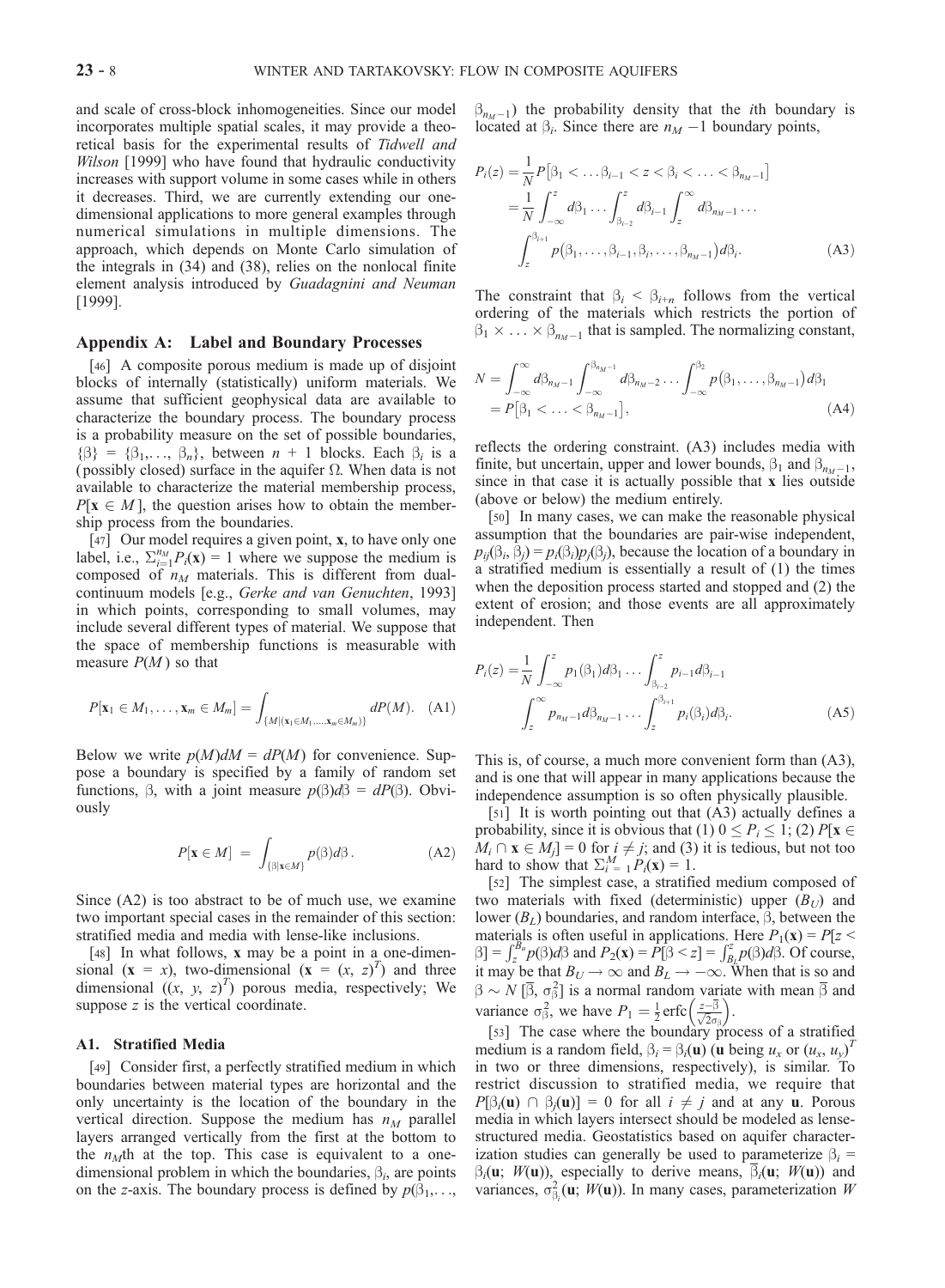is either  $W(\mathbf{u}) = W$ , a constant set of parameters, or at least  $\overline{W}(\mathbf{u}) = W$ ; also  $\sigma_{\beta_i}^2(\mathbf{u}) = \sigma_{\beta_i}^2$ , another constant, in many cases. Usually polynomials or trigonometric series will suffice to represent  $\beta_i(\mathbf{u}; W)$ . This requires that the distance between strata is large compared to our uncertainty about boundary locations,  $\overline{\|\beta_i - \beta_j\|^2} \gg \max\left(\sigma_{\beta_i}^2, \sigma_{\beta_j}^2\right)$ . As before

$$
P_i(z) = P[\beta_1(\mathbf{u}; w_1) < \dots < \beta_{i-1}(\mathbf{u}; w_{i-1}) < z < \beta_i(\mathbf{u}; w_i) < \dots < \beta_{n_M-1}(\mathbf{u}; w_{n_M-1})]
$$
(A6)

which is the analog of  $(A3)$  except now the boundary value depends on u explicitly.

[54] A particularly important example is a two-dimensional medium composed of two semi-infinite layers separated by a boundary,  $\beta(x; W) = \beta(x) + \epsilon$ , that is the sum of a mean function,  $\beta(x)$ , and a zero-mean constant-variance normal variate,  $\epsilon \sim N$  [0,  $\sigma_{\beta}^2$ ]. Then  $P[x \in M_1] = P[z \leq$  $\beta(x)$ ] =  $\frac{1}{2}$ erfc $\left(\frac{z-3}{\sqrt{2}\sigma_3}\right)$  is the probability that the point **x** is in material  $M_1$ , the lower layer.

## A2. Lense-Structured Media

[55] In these models *n* discrete lenses,  $L_i$  ( $i = 1, \ldots, n$ ), of one type of material  $(M_1)$  are embedded in another material  $(M_2)$ . Each lens has a volume,  $V_i$   $(i = 1, \ldots, n)$ , within which  $p_1(k_1,..., k_m)$  is the finite-dimensional density for  $M_1$  of conductivity at points  $x_1, \ldots, x_m$  in  $L_i$ . The probability that a given point **x** is in the *i*th lense is  $P[L_i] \equiv P[\mathbf{x} \in L_i]$ , that **x** is both in the *i*th and the *j*th lenses is  $P[L_iL_i]$ , and so on. The total (random) volume occupied by  $M_1$  is  $V_1 = \bigcup_{i=1}^n V_i$ . Extensions to systems composed of lenses of more than one type of material are obvious.

[56] For given  $n$ ,

$$
P_1(\mathbf{x}) = P[\mathbf{x} \in L_1 \cup ... \cup \mathbf{x} \in L_n] = \sum_{j=1}^n P[L_j]
$$
  
- 
$$
\sum_{j}^{n} \sum_{i < j}^{n} P[L_i L_j] + \sum_{i < j < k} \sum_{i < j < k} P[L_i L_j L_k] - ...
$$
  
+ 
$$
(-1)^n P[L_1 L_2 ... L_n].
$$
 (A7)

If the  $n$  lenses are pair-wise disjoint,  $(A7)$  reduces to

$$
P_1(\mathbf{x}) = \sum_{j=1}^n P[L_j]. \tag{A8}
$$

If, on the other hand, lense locations are pair-wise independent,

$$
P_1(\mathbf{x}) = \sum_{j=1}^n P[L_j] - \sum_{i < j} \sum_{j} P[L_i] P[L_j] - \dots + (-1)^n P[L_1] P[L_2] \dots P[L_n]. \tag{A9}
$$

In either case,  $P_1(x)$  depends on just  $P[L_i]$ .

[57] In many applications, lenses can be modeled as random convex surfaces characterized by a random center of mass, c, and the random distance,  $D_{\beta}$ (c,  $\Theta$ ), from the center to a point  $\beta$  on the boundary. This distance depends on the angle  $\Theta$  – in two dimensions  $\Theta = \theta$  and in three dimensions  $\Theta = (\theta, \phi)$  – between the center and the given boundary point. Spherical lenses do not depend on  $\Theta$ .

[58] A point lies in a convex lense  $L_i$  with probability

$$
P[\mathbf{x} \in L_i] = \int p_i(\mathbf{c}) \mathcal{I}_i(\mathbf{c}) d\mathbf{c}
$$
  

$$
\mathcal{I}_i(\mathbf{c}) = \int_{\|\mathbf{x} - \mathbf{c}\|}^{\infty} p_i(D_\beta(\mathbf{c}, \Theta_\mathbf{x}) | \mathbf{c}) dD_\beta.
$$
 (A10)

The inner integral  $\mathcal{I}_i(c) = P[||x - c|| < D_{\beta}(c, \Theta_x)|c]$ probabilistically determines the shape of  $L_i$ , and is basically the same as the ones we dealt with in  $(A5)$  and  $(A6)$  except for the change to spherical coordinates and the dependence on (1) c and (2) the direction from c to x as measured by  $\Theta_{\mathbf{x}}$ .

[59] In some cases, more complex material boundaries can be satisfactorily approximated by sets of intersecting convex subblocks. Then (A8) does not apply, but the probability model can still be kept fairly simple if the (possibly) intersecting subblocks can be considered independent as in (A9). When block boundaries are too irregular to represent with intersecting subblocks, calculating  $P[L_i]$ can be prohibitively complicated and may not be justified even if  $n$  is known. A homogeneous mixture model based on  $Q_i$  in (12) is probably suitable.

#### Appendix B: Derivation of Mean Flow Equations

[60] To derive  $\hat{\mathbf{r}}_i(\mathbf{x})$ , the residual flux conditioned on block membership, we begin by subtracting  $(23)$  –  $(27)$  from  $(18)$  –  $(22)$ . This yields the boundary-value problem for head perturbations  $h'(\mathbf{x})$ ,

$$
\nabla \cdot \left[ K_i \nabla h'_i + K'_i \nabla \hat{h}_i + \hat{\mathbf{r}}_i \right] + f' = 0 \qquad \mathbf{x} \in \Omega_i \tag{B1}
$$

subject to the boundary

$$
h_i' = H' \qquad \mathbf{x} \in \Gamma_D \tag{B2}
$$

$$
\[K_i \nabla h'_i + K'_i \nabla \hat{h}_i + \hat{\mathbf{r}}_i\] \cdot \mathbf{n} = \mathcal{Q}' \qquad \mathbf{x} \in \Gamma_N \tag{B3}
$$

and contact surface,  $\Gamma_{12}$ , conditions

$$
h_1' = h_2' \qquad \mathbf{x} \in \Gamma_{12} \tag{B4}
$$

$$
\begin{aligned}\n\left[K_1 \nabla h_1' + K_1' \nabla \hat{h}_1 + \hat{\mathbf{r}}_1\right] \cdot \mathbf{n}_1 \\
&= \left[K_2 \nabla h_2' + K_2' \nabla \hat{h}_2 + \hat{\mathbf{r}}_2\right] \cdot \mathbf{n}_2 \qquad \mathbf{x} \in \Gamma_{12}\n\end{aligned} \tag{B5}
$$

We rewrite (B1) for the whole domain  $\Omega$ 

$$
\nabla \cdot \left[ K \nabla h' + K' \nabla \hat{h} + \hat{\mathbf{r}} \right] + f' = 0 \qquad \mathbf{x} \in \Omega \tag{B6}
$$

where K and  $\hat{\mathbf{r}}$  take the values of  $K_i$  and  $\hat{\mathbf{r}}_i$  when  $\mathbf{x} \in \Omega_i$ . Then, multiplying (B6) by the Green's function  $G(y, x)$ defined after (29) and integrating over  $\Omega$  yields

$$
\sum_{i=1}^{2} \int_{\Omega_{i}} \nabla_{\mathbf{y}} \cdot [K_{i}(\mathbf{y}) \nabla_{\mathbf{y}} h'(\mathbf{y})] \mathcal{G}(\mathbf{y}, \mathbf{x}) d\mathbf{y} + \sum_{i=1}^{2} \int_{\Omega_{i}} \nabla_{\mathbf{y}} \cdot \left[ K'_{i}(\mathbf{y}) \nabla_{\mathbf{y}} \hat{h}(\mathbf{y}) \right] \mathcal{G}(\mathbf{y}, \mathbf{x}) d\mathbf{y} + \sum_{i=1}^{2} \int_{\Omega_{i}} \nabla_{\mathbf{y}} \cdot \hat{\mathbf{r}}_{i}(\mathbf{y}) \mathcal{G}(\mathbf{y}, \mathbf{x}) d\mathbf{y} + \int_{\Omega} f'(\mathbf{x}) \mathcal{G}(\mathbf{y}, \mathbf{x}) d\mathbf{y} = 0.
$$
\n(B7)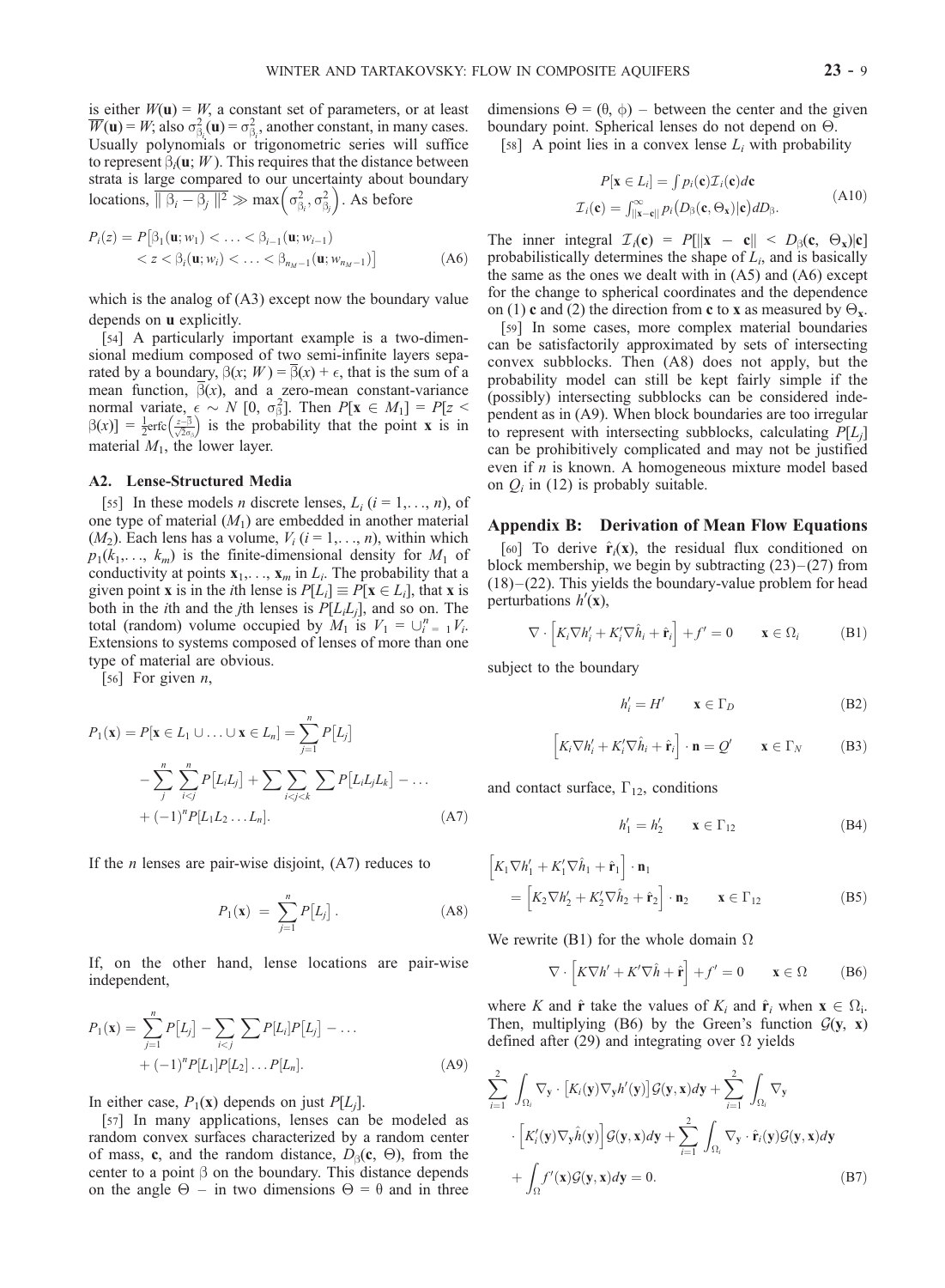Applying Green's formula to the first integral, applying Green's identity to the remaining divergence integral, and recalling (B2), (B3), and the definition of  $G(y, x)$  yields, for  $\mathbf{x} \in \Omega_j \ (j = 1, 2),$ 

$$
h'(\mathbf{x}) = -\sum_{i=1}^{2} \int_{\Omega_{i}} K'_{i}(\mathbf{y}) \nabla_{\mathbf{y}} \hat{h}(\mathbf{y}) \cdot \nabla_{\mathbf{y}} \mathcal{G}(\mathbf{y}, \mathbf{x}) d\mathbf{y}
$$
  
\n
$$
- \sum_{i=1}^{2} \int_{\Omega_{i}} \hat{\mathbf{r}}_{i}(\mathbf{y}) \cdot \nabla_{\mathbf{y}} \mathcal{G}(\mathbf{y}, \mathbf{x}) d\mathbf{y}
$$
  
\n
$$
- \sum_{i=1}^{2} \int_{\Gamma_{D_{i}}} H'(\mathbf{y}) K_{i}(\mathbf{y}) \mathbf{n}_{i} \cdot \nabla_{\mathbf{y}} \mathcal{G}(\mathbf{y}, \mathbf{x}) d\mathbf{y}
$$
  
\n
$$
+ \sum_{i=1}^{2} \int_{\Gamma_{N_{i}}} Q'_{i}(\mathbf{y}) \mathcal{G}(\mathbf{y}, \mathbf{x}) d\mathbf{y} + \int_{\Omega} f'(\mathbf{y}) \mathcal{G}(\mathbf{y}, \mathbf{x}) d\mathbf{y}
$$
  
\n
$$
+ \int_{\Gamma_{12}^{-}} \mathbf{n}_{1} \cdot \left[ K_{1}(\mathbf{y}) \nabla_{\mathbf{y}} h'(\mathbf{y}) + K'_{1}(\mathbf{y}) \nabla_{\mathbf{y}} \hat{h}(\mathbf{y}) \right]
$$
  
\n
$$
+ \hat{\mathbf{r}}_{1}(\mathbf{y}) \right] \mathcal{G}(\mathbf{y}, \mathbf{x}) d\mathbf{y}
$$
  
\n
$$
+ \int_{\Gamma_{12}^{+}} \mathbf{n}_{2} \cdot \left[ K_{2}(\mathbf{y}) \nabla_{\mathbf{y}} h'(\mathbf{y}) + K'_{2}(\mathbf{y}) \nabla_{\mathbf{y}} \hat{h}(\mathbf{y}) \right]
$$
  
\n
$$
+ \hat{\mathbf{r}}_{2}(\mathbf{y}) \right] \mathcal{G}(\mathbf{y}, \mathbf{x}) d\mathbf{y}
$$
  
\n
$$
- \int_{\Gamma_{12}^{-}} \mathbf{n}_{1} \cdot K_{1}(\mathbf{y}) \nabla_{\mathbf{y}} \mathcal{G}(\mathbf{
$$

Along  $\Gamma_{12}$ ,  $\mathbf{n}_1 = -\mathbf{n}_2$ , and continuity conditions (B4)–(B5) and analogous conditions for  $G$  hold so that

$$
h'(\mathbf{x}) = -\sum_{i=1}^{2} \int_{\Omega_{i}} K'_{i}(\mathbf{y}) \nabla_{\mathbf{y}} \hat{h}(\mathbf{y}) \cdot \nabla_{\mathbf{y}} \mathcal{G}(\mathbf{y}, \mathbf{x}) d\mathbf{y}
$$
  

$$
- \sum_{i=1}^{2} \int_{\Omega_{i}} \hat{\mathbf{r}}_{i}(\mathbf{y}) \cdot \nabla_{\mathbf{y}} \mathcal{G}(\mathbf{y}, \mathbf{x}) d\mathbf{y}
$$
  

$$
- \sum_{i=1}^{2} \int_{\Gamma_{D_{i}}} H'(\mathbf{y}) K_{i}(\mathbf{y}) \mathbf{n}_{i} \cdot \nabla_{\mathbf{y}} \mathcal{G}(\mathbf{y}, \mathbf{x}) d\mathbf{y}
$$
  

$$
+ \sum_{i=1}^{2} \int_{\Gamma_{N_{i}}} Q'_{i}(\mathbf{y}) \mathcal{G}(\mathbf{y}, \mathbf{x}) d\mathbf{y}
$$
  

$$
+ \int_{\Omega} f'(\mathbf{y}) \mathcal{G}(\mathbf{y}, \mathbf{x}) d\mathbf{y}.
$$
 (B9)

Assuming that the driving forces  $f'$ ,  $H'$  and  $Q'$  are statistically independent from  $K_j'$ , operating with  $K_j(\mathbf{x}) \nabla_{\mathbf{x}}$ and taking the ensemble mean leads directly to (28).

[61] Multiplying (B9) by  $h'(y)$  and taking the ensemble mean, while retaining the first-order terms, give rise to (35). Multiplying (B9) by  $K_i'(\mathbf{y})$  and following the analogous procedure yields to (36).

[62] Expanding the conditional mean flow equations  $(23)$  –  $(27)$  into powers of  $\sigma_{Y_i}^2$  and collecting the terms of the same order leads to the following recursive set of boundary-value problems (for  $n = 0, 1$ ),

$$
\nabla \cdot \left[ K_{G_i} \nabla \hat{h}_i^{(n)} \right] + \mathcal{F}_i^{(n)} = 0 \qquad \mathbf{x} \in \Omega_i \tag{B10}
$$

subject to the boundary,

$$
\hat{h}_i^{(n)} = \mathcal{H}^{(n)} \qquad \mathbf{x} \in \Gamma_D \tag{B11}
$$

$$
K_{G_i} \nabla \hat{h}^{(n)} \cdot \mathbf{n} = \mathcal{Q}^{(n)} \qquad \mathbf{x} \in \Gamma_N,
$$
 (B12)

and contact surface conditions ( $\mathbf{x} \in \Gamma_{12}$ )

$$
\hat{h}_1^{(n)} = \hat{h}_2^{(n)} \tag{B13}
$$

$$
K_{G_1} \nabla \hat{h}_1^{(n)} \cdot \mathbf{n}_1 + \mathcal{S}_1^{(n)} = K_{G_2} \nabla \hat{h}_2^{(n)} \cdot \mathbf{n}_2 + \mathcal{S}_2^{(n)} \tag{B14}
$$

where

$$
\mathcal{F}_i^{(0)}(\mathbf{x}) = \overline{f}(\mathbf{x})
$$

$$
\mathcal{F}_i^{(1)}(\mathbf{x}) = \nabla \cdot \mathbf{F}_i(\mathbf{x})
$$

$$
\mathbf{F}_i(\mathbf{x}) = K_{G_i} \frac{\sigma_{Y_i}^2}{2} \nabla \hat{h}_i^{(0)}(\mathbf{x}) - \hat{\mathbf{r}}_i^{(1)}(\mathbf{x})
$$
(B15)

$$
\mathcal{H}_i^{(0)}(\mathbf{x}) = \overline{H}(\mathbf{x}) \qquad \mathcal{H}_i^{(1)}(\mathbf{x}) = 0 \tag{B16}
$$

$$
\mathcal{Q}_i^{(0)}(\mathbf{x}) = \overline{\mathcal{Q}}(\mathbf{x}) \qquad \mathcal{Q}_i^{(1)}(\mathbf{x}) = -\mathbf{n} \cdot \mathbf{F}_i(\mathbf{x}) \qquad (B17)
$$

and

$$
S_i^{(0)}(\mathbf{x}) = 0 \t S_i^{(1)}(\mathbf{x}) = \mathbf{n} \cdot \mathbf{F}_i(\mathbf{x}). \t (B18)
$$

[63] One can solve the above boundary-value problems by a variety of methods. Since  $G(y, x)$  is already known, we write the solutions as (32) and (33).

[64] Acknowledgments. We thank Alberto Guadagnini and the three anonymous reviewers for their thoughtful comments. This work was performed under the auspices of the U.S. Department of Energy (DOE): DOE/BES (Bureau of Energy Sciences) Program in the Applied Mathematical Sciences contract KC-07-01-01 and Los Alamos National Laboratory under LDRD 98604. This work made use of STC shared experimental facilities supported by the National Science Foundation under Agreement EAR-9876800.

#### References

- Dagan, G., Flow and Transport in Porous Formations, 465 pp., Springer-Verlag, New York, 1989.
- Dagan, G., and S. P. Neuman (Eds.), Subsurface Flow and Transport: the Stochastic Approach, Cambridge Univ. Press, New York, 1997.
- Desbarats, A. J., Numerical estimation of effective permeability in sandshale formations, Water Resour. Res., 23(2), 273-286, 1987.
- Desbarats, A. J., Macrodispersion in sand-shale sequences, Water Resour. Res., 26(1), 153 – 163, 1990.
- Desbarats, A. J., and S. Bachu, Geostatistical analysis of aquifer heterogeneity from the core scale to the basin scale: A case study, Water Resour. Res., 30(3), 673 – 684, 1994.
- Gelhar, L. W., Stochastic Subsurface Hydrology, 390 pp., Prentice-Hall, Old Tappan, N. J., 1993.
- Gerke, H. H., and M. T. van Genuchten, A dual-porosity model for simulating the preferential movement of water and solutes in structured porous media, Water Resour. Res., 29(2), 305 – 319, 1993.
- Gómez-Hernández, J. J., and X.-H. Wen, To be or not to be multi-Gaussian? A reflection on stochastic hydrogeology, Adv. Water Resour., 21(1), 47 – 61, 1998.
- Guadagnini, A., and S. P. Neuman, Nonlocal and localized analyses of